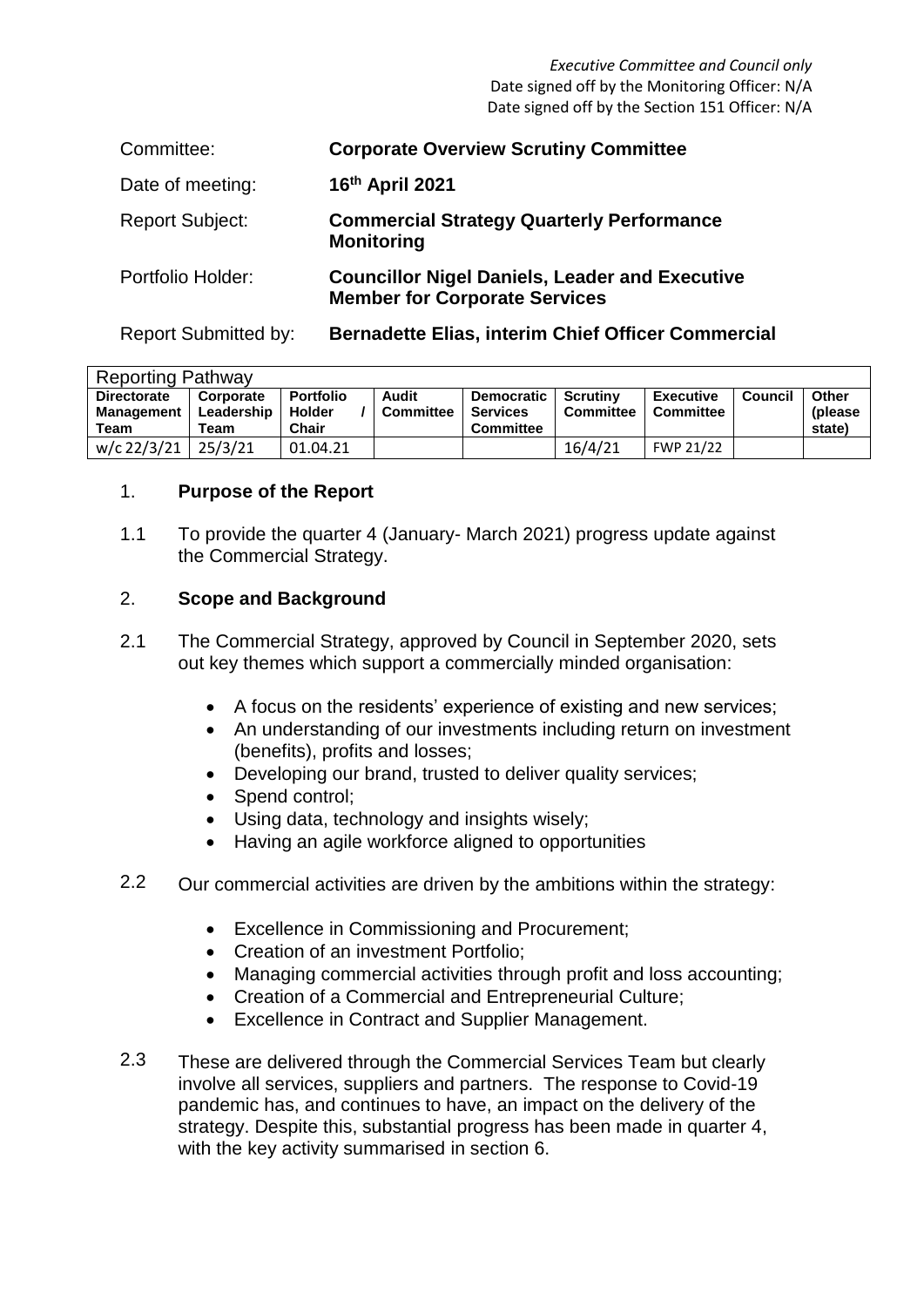#### 3. **Options for Recommendation**

That the Corporate Overview Scrutiny Committee

- 3.1 **Option 1:** Considers the quarter 4 progress update against the Commercial Strategy prior to the report being presented to Executive Committee.
- 3.2 **Option 2:** Considers the quarter 4 progress update against the Commercial Strategy and provides specific comment prior to the report being presented to Executive Committee.

#### 4. **Evidence of how does this topic supports the achievement of the Corporate Plan / Statutory Responsibilities / Blaenau Gwent Wellbeing Plan**

- 4.1 The Commercial Strategy is a critical organisational strategy for the future sustainability of the organisation. It supports the Corporate Plan and the priority to be '*An ambitious and innovative council delivering the quality services we know matter to our communities'*.
- 4.2 It is aligned to the Medium Term Financial Strategy and the Bridging the Gap programme and it also supports delivery against the Well-being of Future Generations (Wales) Act 2015.

### 5. **Implications Against Each Option**

### 5.1 *Impact on Budget (short and long term impact)*

A number of the digital projects have attracted Welsh Government funding and this is being used to support our digital ambitions aligned to the commercial strategy.

It is intended that this strategy complements and supports the Medium Term Financial Strategy and key aspects of its delivery are included in the Bridging the Gap Programme.

### 5.2 *Risk including Mitigating Actions*

The risks associated with underperformance against the strategy will be mitigated through a whole Council adoption of the ways of working.

### 5.3 *Legal*

The Head of Legal and Compliance is a member of the Strategic Commercial and Commissioning Board. Where alternative delivery models are explored due diligence will be undertaken before any decisions are made.

### 5.4 *Human Resources*

Where changes in service delivery or role are identified normal human resources processes and policies will be applied including consultation with the Trade Unions.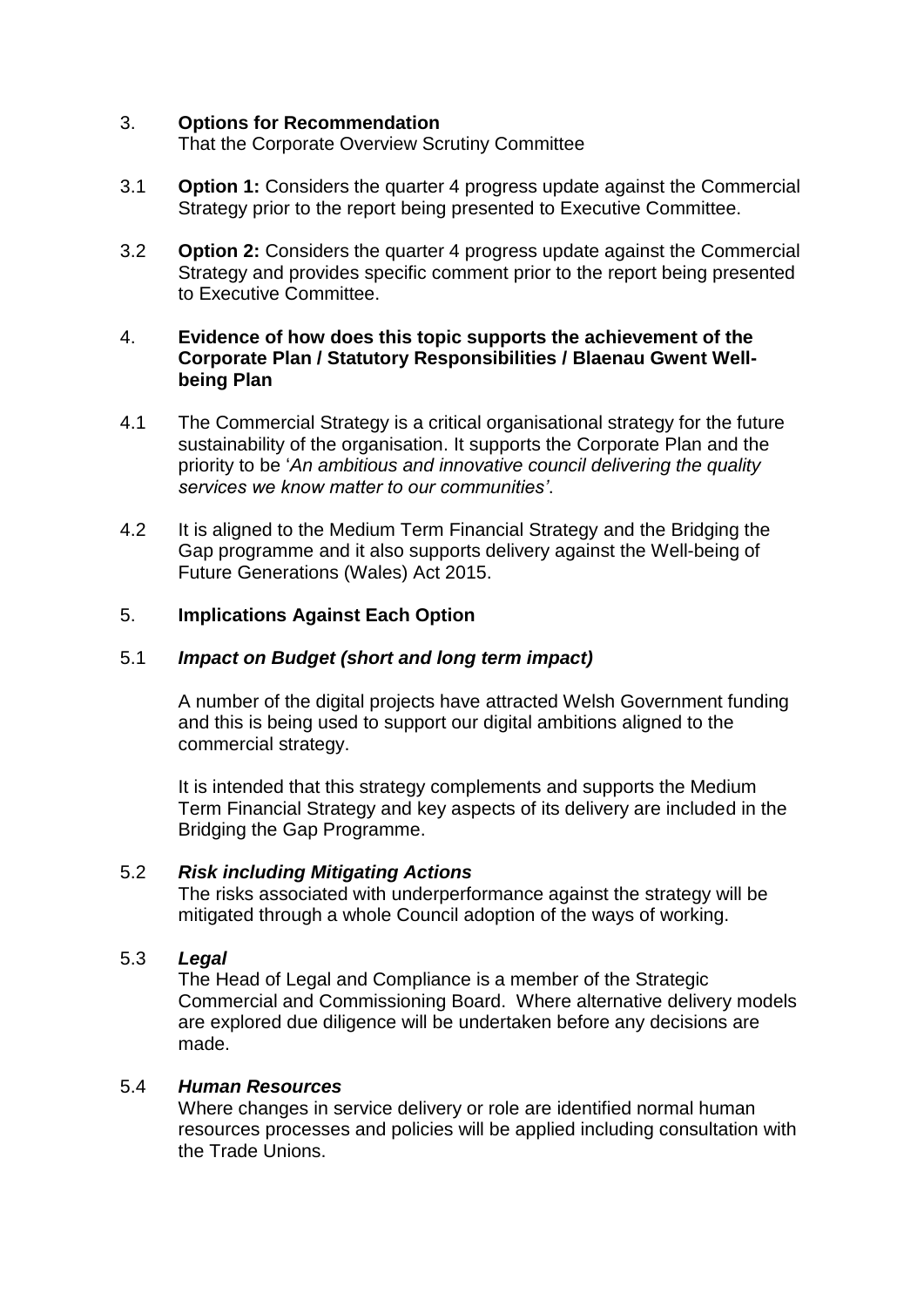# 6. **Supporting Evidence**

#### 6.1 *Performance Information and Data*

Key activity undertaken in Q4 (January to March 2021) under the following themes and ambitions in the Commercial strategy:

# 6.1.1 **Excellence in Commissioning and Procurement**

# **Strategic Commissioning and Commercial Board (SCCB)**

- Agreed terms of reference for the Strategic Commissioning and Commercial Board (SCCB) are in place. The Board has a revised schedule of meetings and a forward work programme which reflects the ambitions set out in the commercial strategy. This includes early consideration of potential commercial activity to test ideas, with the Board taking the leading role for this Bridging the Gap review.
- A robust monitoring and reporting process for the Bridging the Gap programme is being finalised and will be a standing agenda item for the Board, enabling appropriate check and challenge. This process will also support the reporting of the Bridging the Gap programme through the democratic arrangements.
- A review of the Terms of Reference of the Transactional Procurement Group is being undertaken including to define their role in the check and challenge of contracts and procurement plans, ensuring effective support for the SCCB in this work.
- A process to enable effective 'check and challenge' of third party contracts and commercial opportunities has been established.
- A bespoke baseline financial assessment (profit & loss) to quantify and challenge trading operations is under development by Resources colleagues. This will support the bridging the Gap review by providing a clear financial picture of commercial activity.

### **Procurement plans**

- Collation of departmental procurement plans to inform the 2021/22 procurement work programme has been undertaken. This supports better organisational oversight and provides the basis for the check and challenge process.
- Continued interrogation of the Council's  $3<sup>rd</sup>$  party expenditure to ensure value for money opportunities will be built into the check and challenge and supports the Bridging the Gap programme.
- Contract management meetings are undertaken to ensure current contracts remain fit for purpose and realise the intended social, environmental and economical outcomes.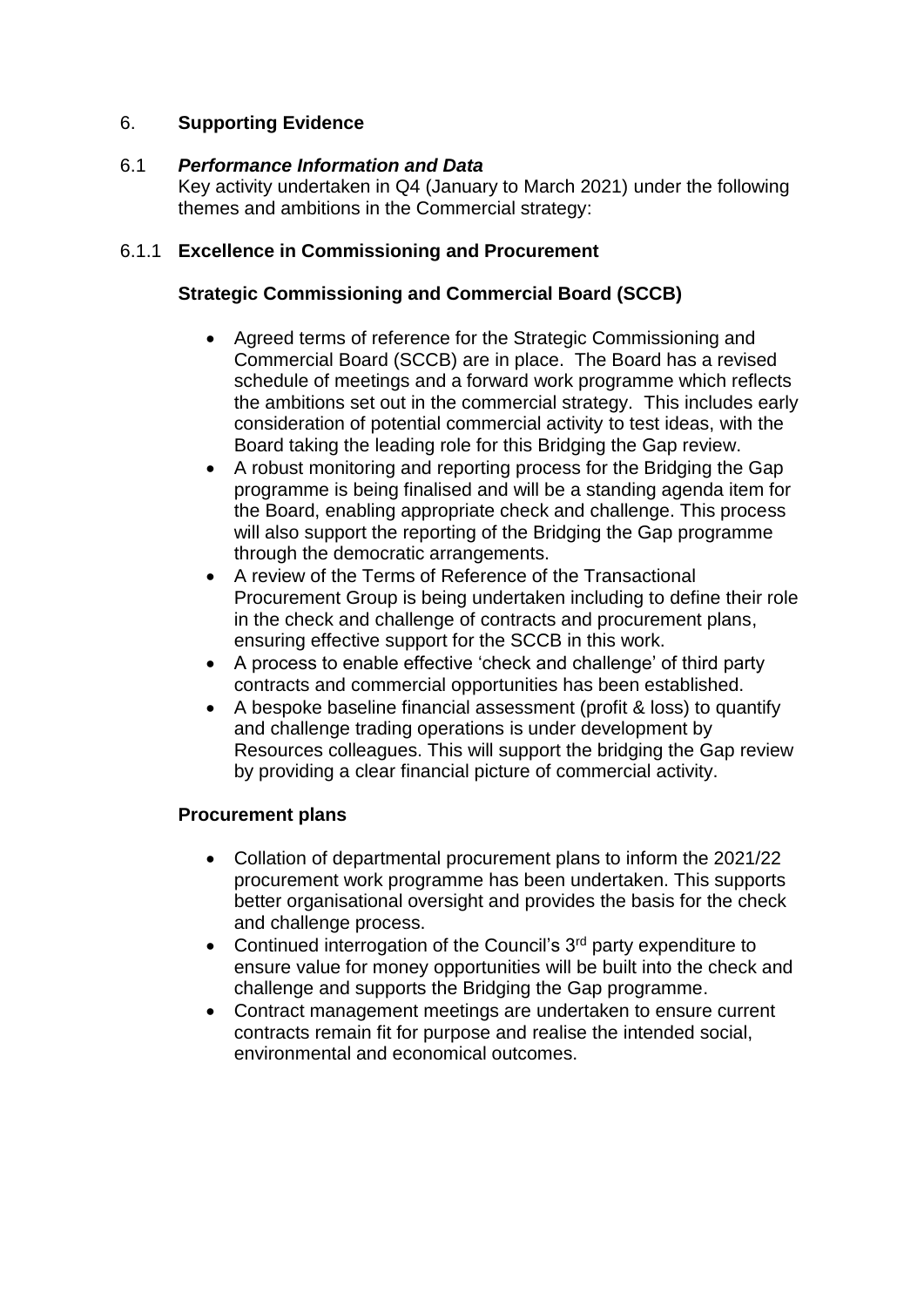### 6.1.2 **Customer Focused – A focus on the residents' experience of existing and new services**

# **Contact Centre**

Following feedback an action plan was developed focussing on areas within the Contact Centre including:

- A review of the answerphone message to ensure more streamlined easier and efficient way of contacting the Local Authority;
- Looking at options in relation to a locally based service provision of the out of hours' service;
- Working with colleagues within Community Services identifying opportunities to improve the customer experience;
- Focussed on the training requirements for the staff, undertaking skill set analysis and training needs assessments and developing training plans.

# **Locality Response Team**

- 200 residents supported throughout the quarter with a wide range of assistance given from food shopping to supporting residents to apply for grants
- 49 Discretionary Assistance fund applications submitted for emergency payments
- 30 Citizens Advice referrals
- 47 food vouchers allocated to residents

It is anticipated the Locality Response Service will link into the Community hubs approach as a natural progression, supporting a face to face delivery for our residents where required.

# 6.1.3 **Using data insights and technology wisely**

### **Digital programme**

Working with the Centre for Digital Public Services (CDPS Wales) to deliver better public services for Wales, funding has been secured to explore more user focussed and efficient ways of service delivery:

- Participation in collaborative Adult Social Care project with Neath Port Talbot and Torfaen local authorities, looking at unavoidable contact at the front door;
- Participation in a collaborative 'Making LAs an easier place to pay' project with Neath Port Talbot and Torfaen local authorities, which will also link to the Bridging the Gap income recovery work stream. The project is moving into 'alpha' testing phase looking to work with an identified service area, which is currently being scoped.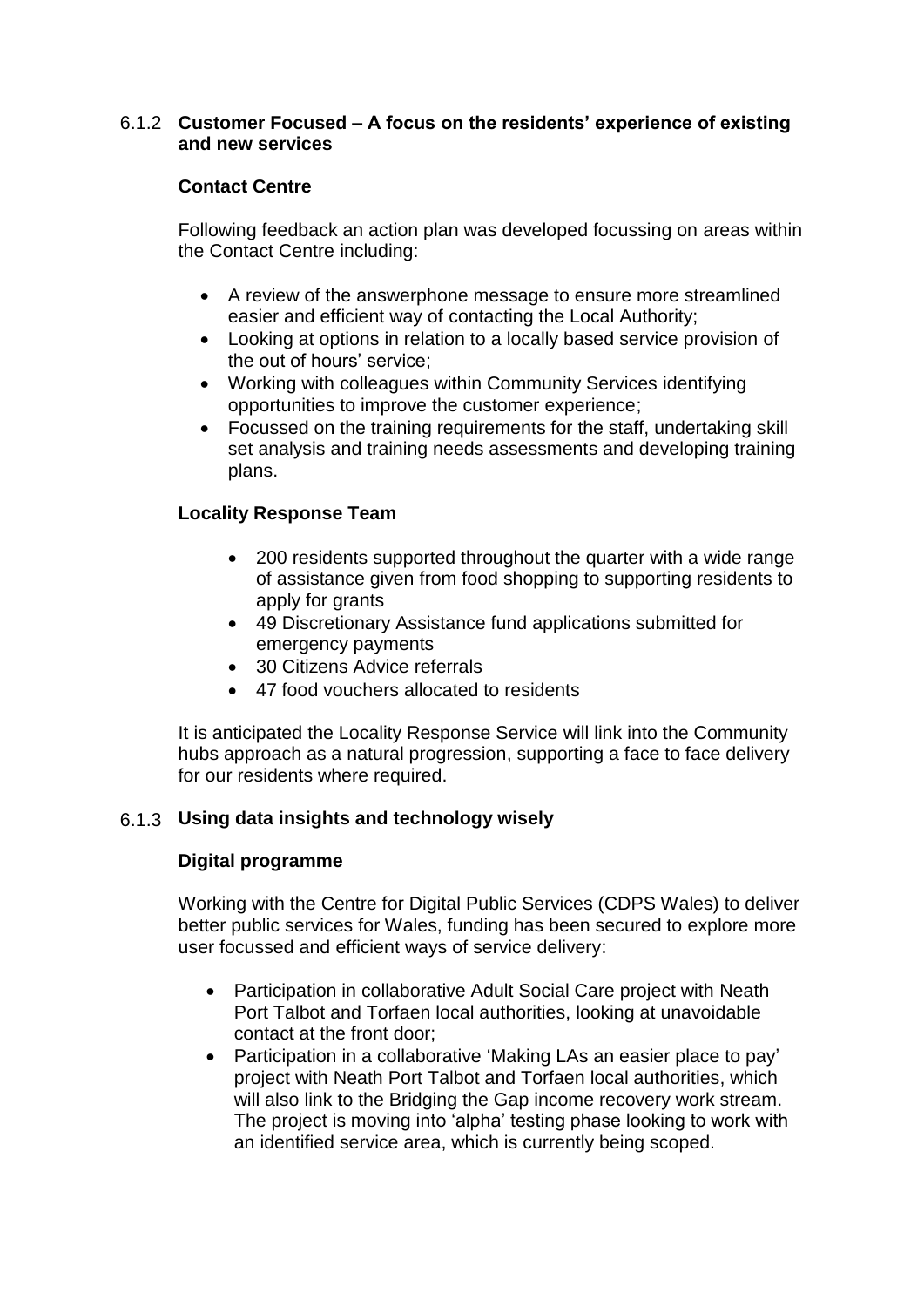- Commencement of a Tech Valleys funded project focusing on website and back room functionality and the interaction for residents, with focus on waste and recycling services. This project also includes the establishment of a Digital apprentice position which is currently being scoped.
- The recent application to the Welsh Government Digital Democracy fund was successful. The main focus of this project is on user research with 16-25 year olds, to gain a better understanding of how young people would wish to access the democracy and their experiences if they do so currently.
- Expression of Interest submitted to Local Government Digital Transformation fund to build the Digital, Data and Technology skills of our staff. This will enable user research to inform future service delivery and support our residents to find, understand and interact with our services in a common and accessible way.
- Setting out a 12-month digital programme that includes digital projects, corporate activity linked to the ICT investment roadmap and development of a leadership and training programme for both officers and Members raising awareness and understanding of the scope and opportunities of our digital ambitions and activity.

# **Data and intelligence hub**

- The establishment of an internal hub of officers from all Directorates has progressed, led by the corporate policy and performance teams. This work supports the enabling Bridging the Gap review of using data and behavioural insight. The use of data in a more insightful way was one of the key learning points from the orgainsitial reflection on the response to the Pandemic. The intelligence hub looks to build on this ambition, gaining a better understanding of what our data tells us and how that impacts on services for our communities.
- User research, which forms a key part of our digital projects and approach, will also be supported by the hub.

# 6.2 *Expected outcome for the public*

Through the delivery of the strategy the Council will become more effective in the deployment of its resources to ensure value for money is achieved and investments are made in activities that deliver the best outcomes for the public. This strategy will also contribute to the financial resilience and sustainability of the organisation, therefore protecting front line services.

### 6.3 *Involvement (consultation, engagement, participation)*

As a key part of the commissioning cycle to ensure service specifications take account of the needs of service users. Any changes to service delivery models will be consulted on in the usual way.

### 6.4 *Thinking for the Long term (forward planning)*

This strategy is at the heart of the medium and long term planning for Blaenau Gwent and recognises not only where the Council needs to seek